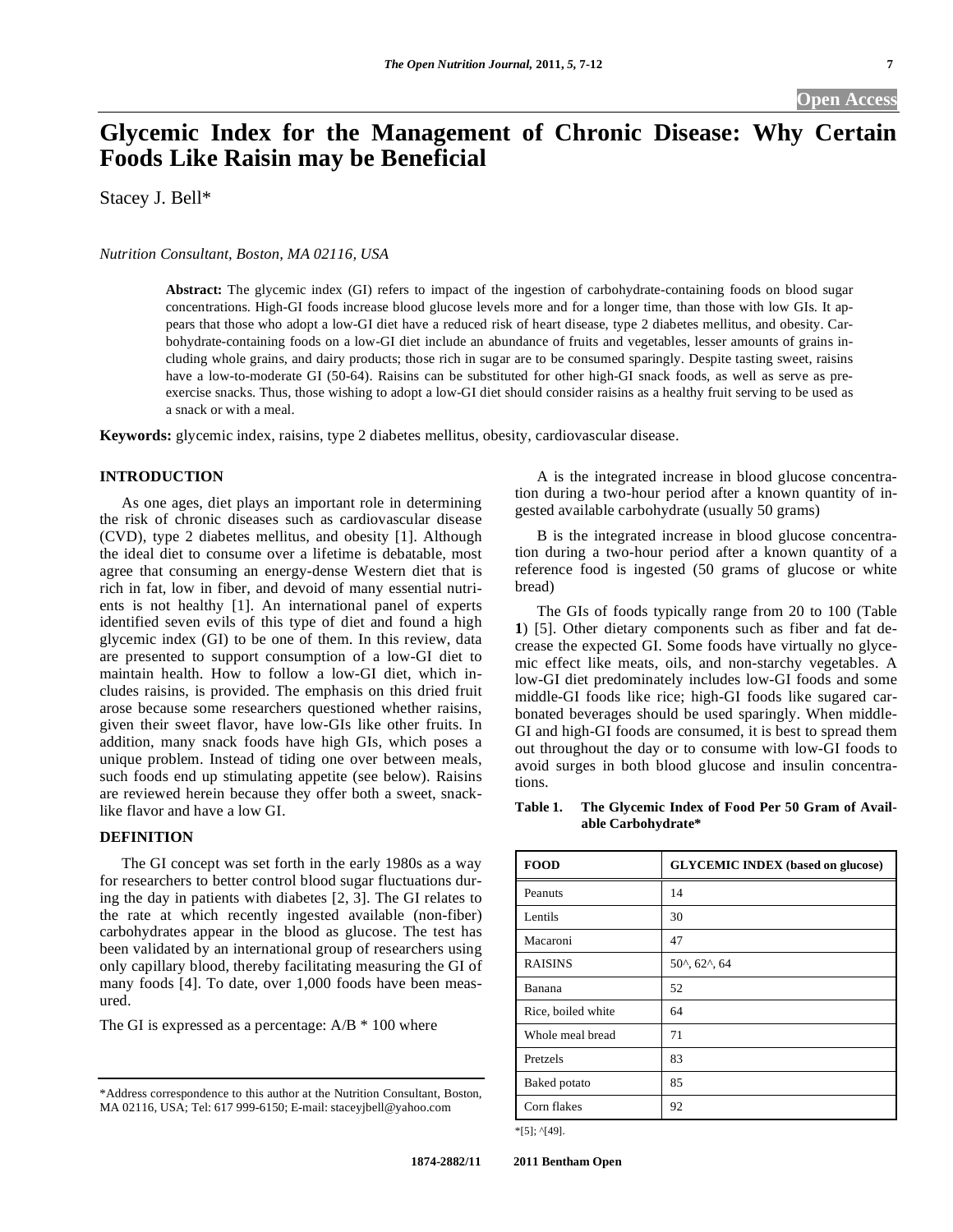Using the GI in meal planning is problematic because the GI is based on 50 grams of available carbohydrate, which is not usually the amount consumed in a typical serving. Researchers came up with a new term called the glycemic load (GL) [6-8]. This takes into account the effect on blood sugar levels of a typical serving of a food. The sum of all of the GLs in a day can then determine the overall glycemic effect (Table **2**). The dietary GI can also be computed by summing the GIs of the foods consumed in a single day. The glycemic load is calculated:

# $A * B/100$ , where

A is the glycemic index of a food (%)

# B is the grams of available carbohydrate in that food

 The GL and GI often trend in the same direction, but not always. For example, carrots have a high GI (71) but a low GL (4) [9]. The difference stems from the fact that the GI is calculated from 50 g of available carbohydrate from carrots, which is four cups. A typical serving of carrots is about onehalf cup. Carrots are high in fiber and water, which contribute to weight but do not affect blood sugar concentrations. Fruits are also rich in fiber and water and thus have higher GIs than GLs. For this reason, the GL has also been adopted by nutritionists for meal planning and research studies.

# **PHYSIOLOGICAL EFFECTS**

 High GI foods evoke a higher response in glucose and insulin concentration after ingestion compared to foods with low-GIs. A low-GI food or meal does not induce such dramatic hormonal and blood sugar swings. Most low-GI foods take longer to digest and absorb, thereby minimizing hyperglycemia and hyperinsulinemia. Hunger is avoided because stored substrates can readily be mobilized to meet energy needs. The physiological responses to consuming foods with different GIs can be considered in three phases [9, 10]. Within two hours of ingesting a high-GI food or meal, a surge in both blood glucose and insulin occurs. Blood levels of these are twice what would occur after consumption of a eucaloric, low-GI food or meal. Insulin is an anabolic hormone, which stimulates substrate storage of fat into adipocytes and carbohydrate into muscle and liver glycogen. Regular consumption of high-GI meals can precipitate insulin resistance, because the pancreas is called upon to secrete supra-normal amounts of insulin over a long period of time. The pancreas eventually becomes exhausted, and over time, is unable to secrete ample insulin to meet demand. This is thought to be one of the precipitating factors leading to type 2 diabetes.

 During the second phase between two and four hours, the blood is nearly devoid of nutrients. As a result, small amounts of glucagon are released to counter act the high insulin concentrations. Blood glucose levels continue to fall and the brain, which uses glucose as its primary fuel, senses the lack of this substrate. In addition, free fatty acids are also suppressed, which is the body's other major fuel source. These physiologic situations are equated to hunger. In the final phase after four to six hours, the counter regulatory hormones (e.g., glucagon, growth hormone) are released in full force, in an attempt to release stored energy from glycogen (glucose) and adipocytes (fat). As long as insulin concentrations remain elevated, substrate release is blunted and hunger remains. It is possible that long-term consumption of a high-GI diet leads to chronic hyperinsulinemia and insulin resistance. Eventually, beta cell failure occurs from the diet and genetic and lifestyle factors, leading to type 2 diabetes.

# **EFFECT OF GLYCEMIC INDEX OF THE DIET ON HEALTH**

# **Satiety**

 The GI of the diet affects hunger and satiety [10, 11]. Consumption of high-GI foods promotes a more rapid return of hunger than an isocaloric amount of low-GI foods because a rapid decline in blood glucose from peak levels occurs consistently after consumption of high-GI foods as a result of the extreme counterregulatory hormonal responses that are activated to normalize high levels of circulating glucose [11]. Over 20 articles have evaluated the effect of dietary GI on satiety and hunger [10, 11]. The lower the GI, the earlier someone feels full (satiation) and the less sensation of hunger there is between meals. On average, including just one low-GI meal resulted in consuming 20% fewer calories during that day. Eating all meals from low-GI foods over six

**Table 2. Glycemic Index and Glycemic Loads of Selected Food Groups\*** 

| <b>FOOD CATEGORY</b><br>(sample serving size)         | <b>GLYCEMIC INDEX</b><br>(compared to glucose and based on 50 g)<br>available carbohydrate) | <b>GLYCEMIC LOAD</b><br>(based on typical serving size and glycemic<br>index) |
|-------------------------------------------------------|---------------------------------------------------------------------------------------------|-------------------------------------------------------------------------------|
| Dairy products (1 cup of milk)                        | 20-40                                                                                       | $<$ 10                                                                        |
| Vegetables; non-starchy                               | Insignificant                                                                               | Insignificant                                                                 |
| Vegetables; starchy $(1/2$ cup potato)                | 60-90                                                                                       | $10-25$                                                                       |
| Legumes, nuts (most legumes 2/3 cup)                  | $25 - 45$                                                                                   | $< 5$ to 15                                                                   |
| Fruits $(1/2$ cup strawberries)                       | $30-60$                                                                                     | $5 - 15$                                                                      |
| <b>RAISINS</b>                                        | $50^{\circ}$ , 62 $^{\circ}$ , 64                                                           |                                                                               |
| Sugary, carbonated beverages (1 cup)                  | 63                                                                                          | 16                                                                            |
| Snack foods; salty, sweet, high-fat (highly variable) | >50                                                                                         | $10 - 25^{\circ}$                                                             |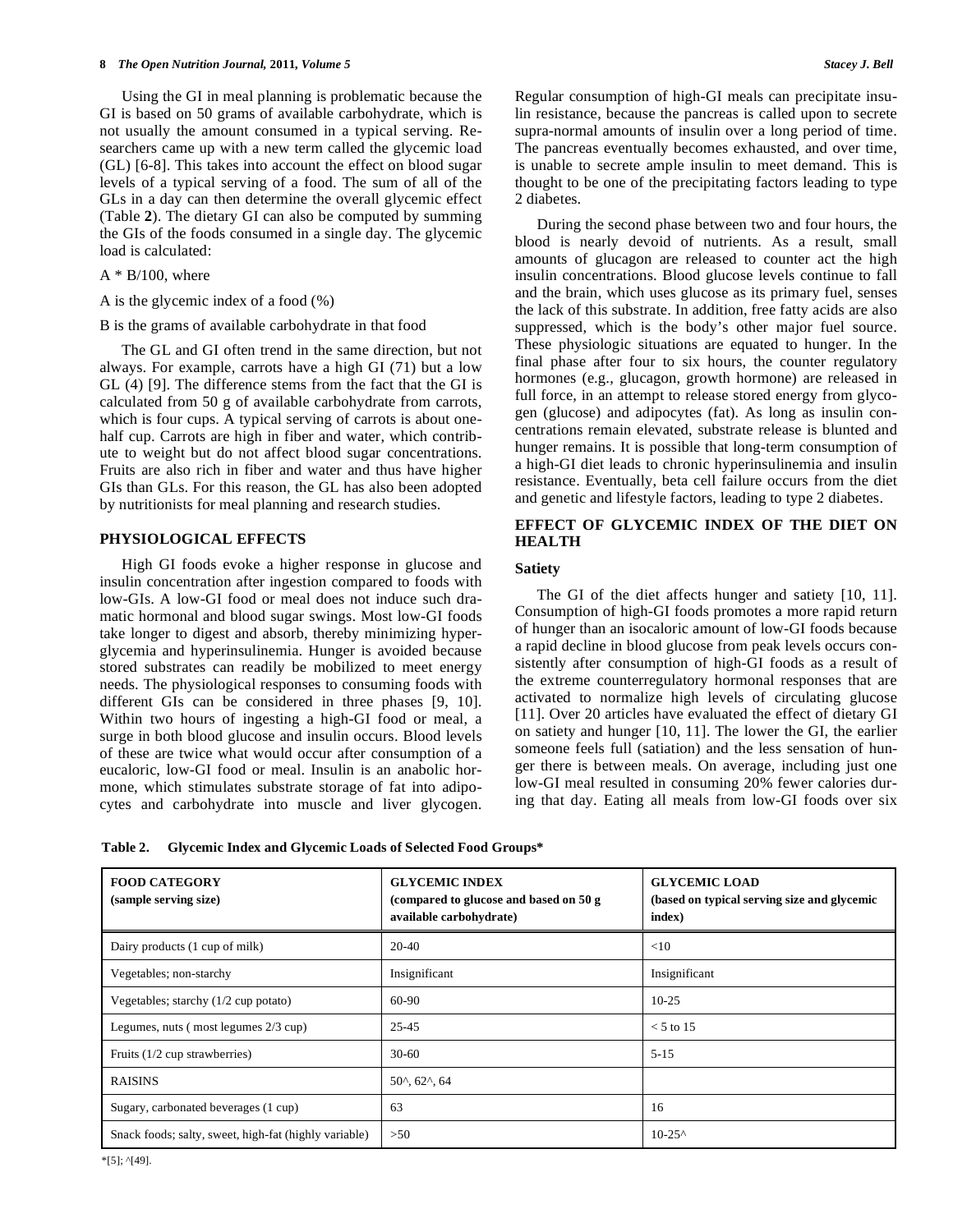days resulted in a 25% reduction in total spontaneous energy intake [12, 13]. However, others [14] were not able to confirm that high- or low-GI foods had any effect on appetite.

# **Weight**

 The GI or GL of the diet has been shown to have a profound impact on obesity [15]. The GL of the diet rose 22% between 1980 and 1990 in the United States. During that same time, the percentage of overweight women increased by 38%. Whether these two things are causal is not known; 41% of women stopped smoking during the same period, which also could explain some of the weight gain.

 Adolescents who adhered to a low-GI diet experienced weight loss over four months in one study, and in one year in another [16, 17]. In both studies, those assigned to the low-GI group had no constraints imposed on energy intake; the control group (low-fat, high-GI) had such a restriction. Paradoxically, the low-GI group ate fewer calories (1,439 kcal vs. 1,621 kcal) and complained less of hunger, than the lowfat, high-GI group [17].

 Even substituting one meal (breakfast) with low-GI food choices can lower fasting blood glucose levels and improve satiety throughout the day in overweight and obese adult subjects [18]. Other investigators have seen decreases in serum leptin levels in response to a low-GI diet, but not to a high-GI diet. High leptin levels are associated with hyperinsulinemia and obesity [19]. Leptin may be considered to be a surrogate marker of obesity, because it is an adipose-derived factor that acts in the hypothalamus to depress resting energy expenditure. Resting energy expenditure declined significantly less ( $P = 0.04$ ) when a low-GI diet was consumed, compared to one with a high-GI [12]. All of these findings suggest that a low-GI diet appears to be of benefit for those trying to lose weight.

 Despite these promising results, others failed to show any benefit of a low-GI diet on weight loss compared to a typical, low-fat, high-GI heart-healthy diet [20-23]. Regardless of the effect of a low-GI diet on weight loss, it is clear that adopting one improves overall the overall nutrient quality of the diet [24, 25]. After just six days of consuming a low-GI diet, the total antioxidant capacity of the blood increased [26]. Despite no change in the standard markers of disease (e.g., blood sugar or cholesterol levels), the early change in total antioxidant capacity can be considered a surrogate for the cascade of metabolic events linking dietary GI to risk of heart disease and diabetes. Healthy, nutrient-dense, low-fat foods for the most part have low-GIs. Such foods should provide the majority of the energy for anyone trying to lose weight, or maintain weight that was recently lost.

# **Type 2 Diabetes**

 Most of the studies evaluating the effect of a low-GI/GL diet on health were conducted in patients with or at risk of type 2 diabetes. Epidemiological data in healthy women [27] and men [28] showed that dietary GL was related to disease risk and surrogate markers of disease process. For men, levels of adiponectin were 18% lower for the group who consumed the lowest GL diet compared to those who consumed the highest. Adiponectin is a cytokine secreted by adipose tissue and provides a target for treating cardiovascular complications in diabetic patients [28]. For women, a high-GL,

low-fiber diet increased the risk of type 2 diabetes over twofold compared to those who ate a low-GL diet with little dietary fiber [27]. This risk was significant after adjustment for age, body mass index, smoking, physical activity, family history of diabetes, alcohol, and total energy intake. Another study found that just eating a high-fiber diet was a better predictor than dietary GI of who would develop insulin resistance and hence, diabetes [29]. Interestingly, older individuals (70-80 years of age) did not appear to reap the same benefit in mitigating disease risk as younger individuals following a low-GI diet. Nevertheless, it appears that adopting a low-GI diet early in life reduces the risk of developing type 2 diabetes.

 Based on a meta-analysis, patients who have type 2 diabetes, choosing low-GI foods instead of high GI ones, had a small, but clinically useful effect on glycemic control [30]. The low-GI diet was associated with a 7.4 percent reduction in HbA1c. This benefit mimics outcomes of some pharmacological approaches. Later it was shown that patients with type 2 diabetes (n=210), who followed a low-glycemic load diet for six months, also experienced a significant decrease in HbA1c and an increase in high-density lipoprotein (HDL) cholesterol [31]. In the same study, another group of patients was randomized to a high-fiber, cereal-based diet. That group did not experience these beneficial changes, suggesting that the low-glycemic diet has unique properties. A longterm (12 months) study in 162 patients with type 2 diabetes consumed either a high-carbohydrate, low-GI diet, or a lowcarbohydrate diet [32]. Those in the high-carbohydrate, low-GI diet experienced improvement in beta cell function, a positive finding for those with diabetes [32]. These studies seem to suggest that the low-GI diet offers unique benefits which make it a better choice for patients with diabetes over either avoiding all carbohydrates or eating a high-fiber diet from cereal sources.

 Many researchers found that the dietary GI and GL has a positive effect on lowering the risk of diabetes [33]. Unlike the findings of Wolever [32], others [33] have found that a higher intake of cereal fiber has been consistently associated with lower diabetes risk. For patients with, or at risk of diabetes, replacement of high-GI carbohydrates with low-GI ones will improve glycemic control. Among patients treated with insulin, a low-GI diet will reduce hypoglycemic episodes. Small dietary changes include replacing white flour and potatoes with whole-grain, minimally-refined cereal products. Limiting high-GI foods and increasing intake of low-GI ones is also important. These same dietary changes also reduce cardiovascular disease risk.

# **Cardiovascular Disease**

 The American Heart Association (AHA) recommends a low-fat, high-carbohydrate diet to reduce the risk of cardiovascular disease (CVD), and for those with CVD, to help manage it. However, this diet has a high -GI, which may be cause for concern [24, 25, 34]. Higher postprandial blood glucose and insulin levels found in a high-GI diet may affect the risk of CVD [9]. Possible mechanisms as to why a high-GI diet increases the risk of CVD include: postprandial hyperglycemia, hyperinsulinemia, hypertriglyceridemia, and high low-density lipoprotein levels.

 A meta-analysis consisting of 16 studies showed that adopting a low-GI diet was associated with significantly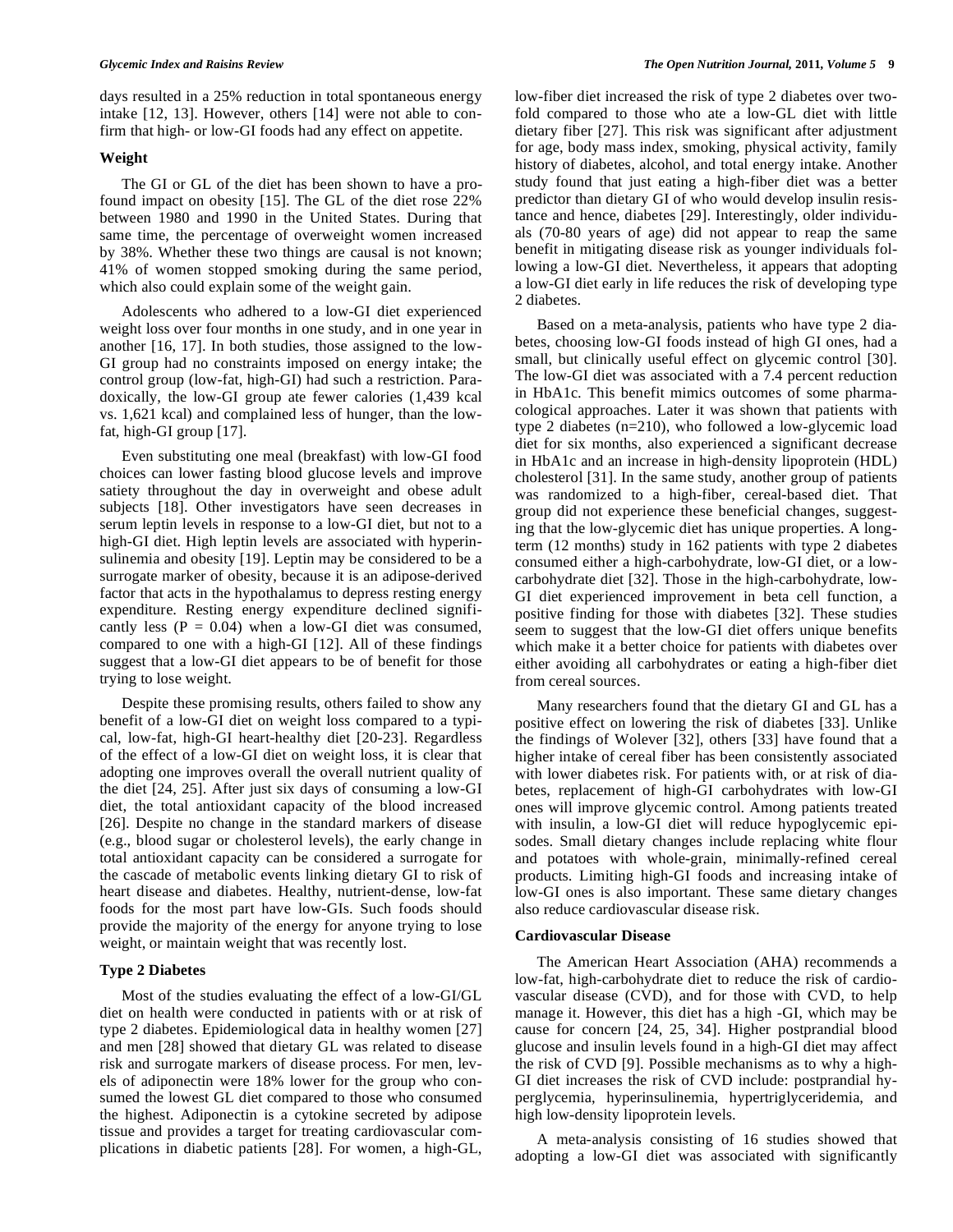lower total cholesterol concentrations ( $P < 0.0001$ ) and a trend to lowering low-density lipoprotein (LDL) cholesterol  $(P = 0.06)$  [35]. No changes were observed in HDL cholesterol or triglyceride levels. Admittedly these are surrogate markers of disease, but epidemiological data support a role for a low-GI diet in reducing the risk of CVD. Between the lowest and highest quintile for overall dietary GL, the risk of CVD doubled in women, suggesting a relationship between high dietary GL and CVD risk, independent of known coronary risk factors [36]. This significant risk (P trend < 0.0001) was established after adjustment for age, smoking status, and total energy intake. Classifying carbohydrates merely according to simple or complex did not yield these same significant findings. A subset of these women had C-reactive protein (CRP) concentration data available. CRP increased at each quintile increase of dietary GL. When coupled with increasing body mass indexes (BMIs), the positive relationship between CRP and risk of CVD became stronger, showing that obese individuals may gain further benefit from a low-GI diet compared to those of normal weight.

 A subsequent study from the same laboratory found slightly different results [37]. Dietary GL was a stronger predictor of HDL cholesterol and LDL:HDL cholesterol ratio than dietary GI in a group of normal-weight, middle-aged and older women. However, dietary GI was associated with LDL cholesterol and CRP concentrations. In this group of middle-aged and older women, dietary GL and GI appeared to be more influential in reducing CVD risk in normal weight women, rather than ones who are overweight, as previously shown [36, 37]. More work is needed to tease out these conflicting results in women.

 Even within six days, the GI effect on CVD risk can be ascertained [13]. Healthy subjects (12 overweight males) were randomized to a low-GI or a high-GI diet (the AHA diet), and then crossed over to the other regimen. During the AHA diet, the HDL-cholesterol decreased, which worsened the total cholesterol/HDL-cholesterol ratio – a risk factor for CVD. Serum triglycerides increased by 28%. In contrast, during the low-GI phase, serum triglycerides decreased 35%, peak particle LDL cholesterol size increased by 1.6%, and plasma insulin levels were lower for fasting and during the day measurements. These changes reduced CVD risk.

 Other longer studies lasting 10 weeks [38], 12 weeks [39], or one year [40], corroborated these aforementioned short-term results – a low-GI diet has a beneficial effect on reducing CVD risk and the AHA diet does not. However, recently, others found no differences between feeding overweight and obese men at risk of CVD disease a low- vs. high-GI diet, so clearly more work in this area is needed before changes are made to the existing AHA dietary recommendations [41].

## **Other Conditions**

 A comprehensive meta-analysis revealed that dietary GI was positively related to colorectal and endometrial cancer risk, but that other types (i.e., breast, pancreatic) were not associated with it [42]. It is possible the differences are related to the limited number of studies or calculation accuracy of GI [43]. Others found that age-related maculopathy (ARM) was related to the dietary GI, but not to total carbohydrate intake [44]. The risk of developing ARM doubled between the lowest and highest tertile for dietary GI. However, dietary GL did not appear to be related to the risk of cataracts in men and women who were followed for over ten years [45]. There appears to be some benefit for exercise; a low-GI meal seemed to facilitate the uptake of fatty acids into the muscles, to theoretically improve endurance [46]. However, the GI of breakfast cereal was found to vary depending upon the fitness level [47]. The same test cereal produced higher GIs in sedentary, young males compared to endurance-trained male athletes. More work is needed to see if these same results are true of women and the elderly.

# **RAISINS: DO THEY FIT INTO A LOW-GI DIET?**

 Admittedly there is some disagreement among the various studies as whether a low-GI diet reduces the risk of obesity, CVD, and diabetes, or if it is the optimal diet if one already has one of these conditions. Adopting a low-GI diet can provide a healthy, nutrient-dense, low-fat, and satisfying diet (Table **3**) [48]. The diet is rich in fruits and vegetables, has ample protein from dairy, vegetarian and meat sources, and has modest amount of whole grains; sugar-laden foods are kept to a minimum. Such a diet is suitable for those who want to maintain good health and for those with chronic conditions such as type 2 diabetes and heart disease.

 Fruit should be consumed twice a day on a low-GI diet, and one serving can come from raisins. Based on the National Health & Nutrition Examination Survey (NHANES)

| <b>FOOD GROUP</b>                                                                         | <b>NUMBER OF SERVINGS PER DAY</b>                                     | <b>GLYCEMIC RATING*</b> |
|-------------------------------------------------------------------------------------------|-----------------------------------------------------------------------|-------------------------|
| Dairy products                                                                            | 2 to 3                                                                | Low                     |
| Non-starchy vegetables                                                                    | Unlimited                                                             | Low                     |
| Protein (meats and vegetarian sources including legumes, nuts,<br>seeds)                  | One serving at each meal to yield 60-100 g dietary<br>protein per day | Low                     |
| Fruits including raisins                                                                  | 2, of which one can be raisins                                        | Low-intermediate        |
| Starchy vegetables, whole grains                                                          | $6 - 10$                                                              | Intermediate            |
| Refined carbohydrates from carbonated beverages, pastries,<br>donuts, salty snacks, candy | Keep to a minimum                                                     | High                    |

**Table 3. An Example of a Diet with a Low Glycemic Index** 

 $*Low < 70$ ; Intermediate 70-90; and High  $> 90$ .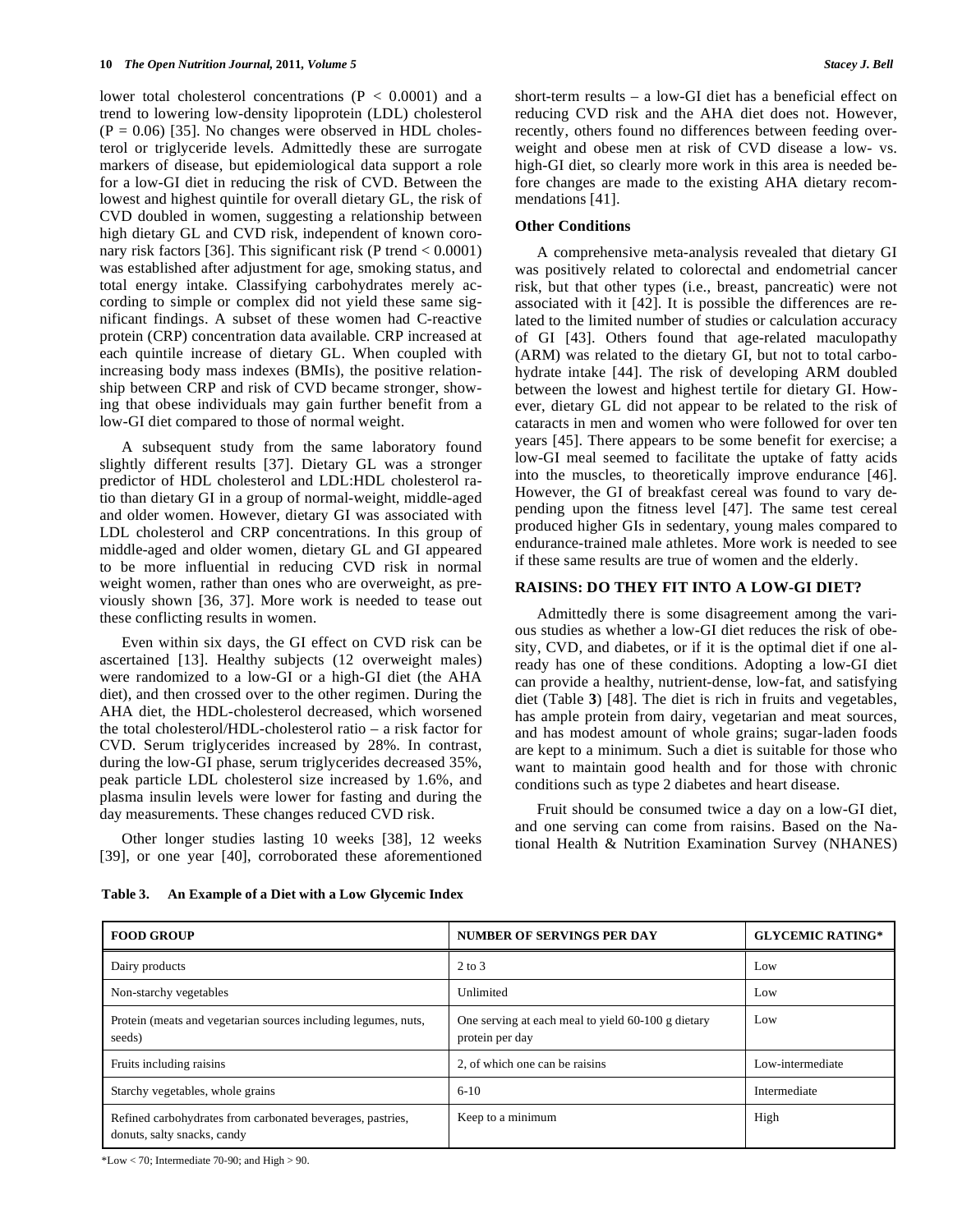1999-2004 data base, individuals who regularly consumed 1/8 cup of raisins had higher nutrient intakes of most essential nutrients, weighed less, and had smaller waist circumferences compared to those who do not consume raisins regularly [49]. Thus, including raisins in the diet may improve its overall quality.

 Some may worry that since raisins are so sweet that they will have a high GI. However, this is not the case. Recently the GI was determined to be low  $( \leq 55)$  for healthy subjects and for those with prediabetes [50]. For trained athletes, the measured GI was considered moderate (GI=55-69). Others have found raisins to have a moderate GI as well (GI=64) [5]. The insulin response to raisins was low-to-moderate in healthy and patients with prediabetes, but it was 2.5-fold lower in trained athletes. Most athletes have enhanced insulin sensitivity and are better able to dispose of glucose than untrained individuals, so these results were expected.

 Despite the slightly higher insulin response seen in healthy individuals and in those with prediabetes, there appears to be little cause for concern for eating raisins [51]. In patients with type 2 diabetes, and thus poor insulin sensitivity, including raisins as part of a healthy, low-GI diet lead to health improvements. The patient education on how to follow a low-GI diet appeared to be simple. After nine weeks, the patients ate a better diet (lower in GI, lower fat, higher fiber), lost weight and abdominal fat, and experienced favorable changes in metabolic parameters (fasting blood glucose, fructosamine, insulin sensitivity factor) compared to not following a low-GI diet. As part of the low-GI diet, the subjects focused on eating more fruit by including dried fruits like raisins. Thus, inclusion of raisins as part of a low-GI diet for patients with type 2 diabetes did not negatively affect insulin function or glycemic response. Whether these same benefits are seen in obesity or in patients with CVD is unknown.

 The two servings of fruit for a low-GI diet can be consumed at meals or as snacks. Raisins particularly lend themselves to snacking, because they are sweet, portable, and do not increase the risk of dental caries [52]. Snacking in advance of exercise was evaluated in 115 children, who were randomized to three regimens one hour before playing soccer [53]. The eucaloric snacks were: (1) a nutrient dense/high flavonoid HF) raisin nut bar; (2) a low flavonoid (LF) peanut butter graham bar, and (3) a low flavonoid/high sugar (LF/HS) rice cereal bar. Children spent 33% of the game in moderate to vigorous activity and 49% in sedentary activity; this pattern did not differ among the snack groups. All groups experienced similar increases in blood glucose and cortisol and decreases in IgA after ingesting after snacks. However, those in the LF/HS group reported more symptoms of fatigue, which may have been related to the high sugar and GI and lack of flavonoids in the bar. When choosing pre-exercise snacks, it appears prudent to avoid those with high-GIs and poor nutritive content to avoid early onset fatigue.

 Adults who consumed raisins in advance of exercise also seemed to benefit [54]. Eight cyclists consumed either raisins (low-moderate GI) or a sports gel (high-GI), 45 minutes before exercising at a sub-maximal rate for 45 minutes followed by a 15-minute performance trial [53]. Performance and metabolic parameters did not differ between the two diets. Sports gels are costly and touted to improve performance over conventional pre-exercise snacks. However, these results do not support this contention. Thus, there appears to be a role for using raisins, which were equally effective and less costly, than sports gels.

# **SUMMARY**

 The typical American diet has a high-GI, which has been associated with poor satiety, weight gain, and a risk of chronic diseases such as type 2 diabetes and CVD. Adopting a low-GI diet provides all essential nutrients and reduces these risks. Snacking is particularly difficult because most snack foods have high GIs. Raisins have low-to-moderate GIs, and one box (1.5 ounces) is considered a serving of fruit. They are not cariogenic or foster inappropriate weight gain in children when used as a snack. Thus, raisins can be included as part of a low-GI diet.

## **CONFLICT OF INTEREST**

 Dr. Bell is a nutritional consultant to the California Raisin Marketing Board, who funded preparation of this manuscript.

## **REFERENCES**

- [1] Cordain L, Eaton SB, Sebastian A, *et al*. Origins and evolution of the Western diet: health implications for the  $21<sup>st</sup>$  century. Am J Clin Nutr 2005; 81: 341-54.
- [2] Jenkins DJ, Wolever TM, Taylor RH, *et al*. Glycemic index of foods: a physiologic basis for carbohydrate exchange. Am J Clin Nutr 1981; 34: 362-6.
- [3] Wolever TMS, Jenkins DJA, Jenkins AL, Josse RG. The glycemic index: methodology and clinical importance. Am J Clin Nutr 1991; 54: 846-54.
- [4] Wolever TMS, Vorster HH, Bjorck I, *et al*. Determination of the glycaemic index of foods: interlaboratory study. Eur J Clin Nutr 2003; 57: 475-82.
- [5] Foster-Powell K, Holt SHA, Brand-Miller JC. International table of glycemic index and glycemic load values: 2002. Am J Clin Nutr 2002; 76: 5-56.
- [6] Salmeron J, Manson JE, Stampfer MJ, Colditz GA, Wing AL, Willett WC. Dietary fiber, glycemic load, and risk of non-insulindependent diabetes mellitus in women. JAMA 1997; 277: 472-7.
- [7] Liu S, Manson JE, Stampfer MJ, *et al*. Dietary glycemic load assessed by food-frequency questionnaire in relation to plasma highdensity-lipoprotein cholesterol and fasting plasma triacylglycerols in postmenopausal women. Am J Clin Nutr 2001; 73: 560-6.
- [8] Ebbeling CB, Leidig MM, Sinclair KB, Seger-Shippee LG, Feldman HA, Ludwig DS. Effects of an ad libitum low-glycemic load diet on cardiovascular disease risk factors in obese young adults. Am J Clin Nutr 2005; 81: 976-82.
- [9] Ludwig DS. The glycemic index: physiological mechanisms relating to obesity, diabetes, and cardiovascular disease. JAMA 2002; 287: 2414-23.
- [10] Ludwig DS. Dietary glycemic index and obesity. J Nutr 2000; 130: 280S-3S.
- [11] Roberts SB. High-glycemic index foods, hunger, and obesity: Is there a connection? Nutr Rev 2000; 58: 163-9.
- [12] Agus MSD, Swain JF, Larson CL, Eckert EA, Ludwig DS. Dietary composition and physiologic adaptations to energy restriction. Am J Clin Nutr 2000; 71: 901-7.
- [13] Dumesnil JG, Turgeon J, Tremblay A, *et al*. Effect of a lowglycaemic index-low-fat-high protein diet on the atherogenic metabolic risk profile of abdominally obese men. Br J Nutr 2001; 86: 557-68.
- [14] Alfenas RCG, Mattes RD. Influence of glycemic index/load on glycemic response, appetite, and food intake in healthy humans. Diabet Care 2005; 28: 2123-9.
- [15] Hu FB, Stampfer MJ, Manson JE, *et al.* Trends in the incidence of coronary heart disease and changes in diet and life style in women. N Engl J Med 2000; 343: 530-7.